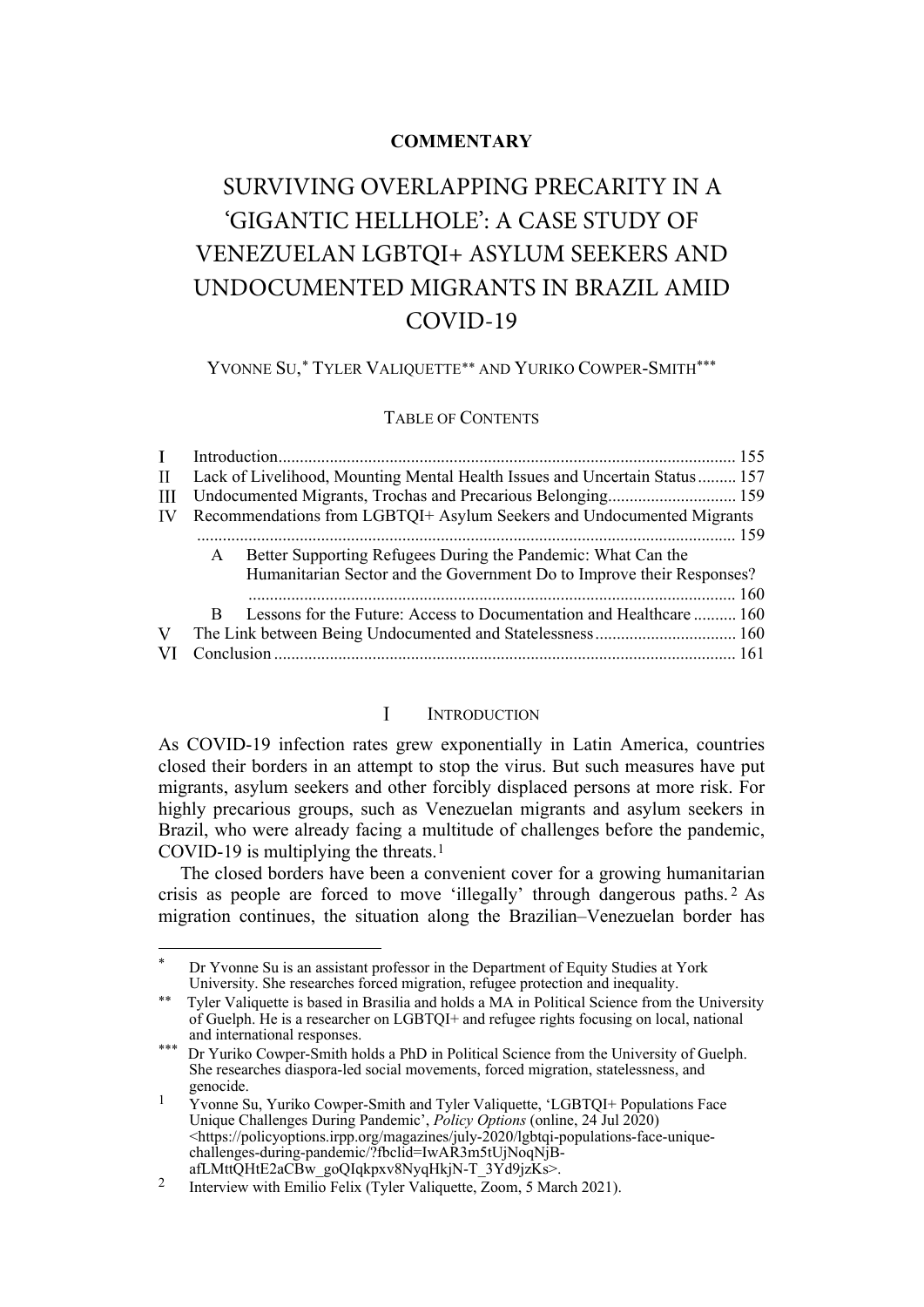demonstrated that closed borders are not a good mechanism to prevent crossings. Instead, these border closures are violating the principle of non-refoulement the obligation under international law not to send people back to face human rights abuse — and creating more insecurity for persons in need of international protection.

Since 2015, more than 5 million people[3](#page-1-0) have fled Venezuela and 264,000 people have applied for asylum in Brazil.[4](#page-1-1) The people who come to Brazil often travel to Manaus, one of the largest economic centres, which is located near the border. Manaus is one of the world's COVID-19 hotspots and the birthplace of the Brazil variant. In April 2020, the first wave devastated the city and bodies were buried in mass graves.[5](#page-1-2) The rate of infection was so high that Manaus was believed to be the first city in the world to reach herd immunity, but any hope that the pandemic was over was quickly quashed when the second wave collapsed the city's health care system in January 2021. The hospitals were so inundated that they ran out of oxygen and patients had to resort to sourcing their own oxygen tanks to survive.[6](#page-1-3)

On 24 March 2021, as the World Health Organization stated that Brazil's COVID-19 situation was affecting its neighbours, the former president of Colombia, Ernesto Samper, tweeted that 'Bolsonaro has managed to turn Brazil into a gigantic hellhole'.[7](#page-1-4) At this time, Brazil was leading in the number of new COVID-19 cases and deaths per day. [8](#page-1-5) As of 20 June 2021, the country has reported almost 18 million cases of COVID-19 and over 500,000 people have died.[9](#page-1-6)

This failure to respond is a result of President Jair Bolsonaro's continual denial of the pandemic. The President, a COVID-19 survivor himself, has called the virus

<span id="page-1-0"></span><sup>3</sup> 'IOM and UNHCR Welcome Donor Pledges for Venezuelan Refugees and Migrants' *IOM* (News Report, 26 May 2020) [<https://www.iom.int/news/iom-and-unhcr-welcome-donor](https://www.iom.int/news/iom-and-unhcr-welcome-donor-pledges-venezuelan-refugees-and-migrants)[pledges-venezuelan-refugees-and-migrants>](https://www.iom.int/news/iom-and-unhcr-welcome-donor-pledges-venezuelan-refugees-and-migrants).

<span id="page-1-1"></span><sup>4</sup> Anthony Boadle, 'U.S. Backs Program to Settle Venezuelan Migrants in Brazil', *The National Post* (online, 28 Jan 2020) <https://nationalpost.com/pmn/news-pmn/politics-news-pmn/u-sbacks-program-to-settle-venezuelan-migrants-in-brazil>.

<span id="page-1-2"></span><sup>5</sup> Tom Phillips and Fabiano Maisonnave, '"Utter disaster": Manaus Fills Mass Graves as Covid-19 Hits the Amazo'', *The Guardian* (online, 30 Apr 2020) [<https://www.theguardian.com/world/2020/apr/30/brazil-manaus-coronavirus-mass](https://www.theguardian.com/world/2020/apr/30/brazil-manaus-coronavirus-mass-graves)[graves>](https://www.theguardian.com/world/2020/apr/30/brazil-manaus-coronavirus-mass-graves).

<span id="page-1-3"></span><sup>6</sup> Júlia Ledur, 'The Arduous Path for Oxygen to Reach the Sick in One of Brazil's Most Remote Regions', *The Washington Post* (online, 11 Feb 2020) <https://www.washingtonpost.com/graphics/2021/world/manaus-amazonas-coronavirusmedical-oxygen-shortage/>.

<span id="page-1-4"></span><sup>7</sup> Tom Phillips, Uki Goni and Joe Parkin Daniels, '"The Heart of Darkness": Neighbors Shun Brazil Over Covid Response', *The Guardian* (online, 30 Mar 2021) <https://www.theguardian.com/global-development/2021/mar/30/neighbors-shun-brazilcovid-response-bolsonaro>.

<span id="page-1-5"></span><sup>8</sup> Ernesto Londoño and Letícia Casado, 'A Collapse Foretold: How Brazil's COVID-19 Outbreak Overwhelmed Hospitals', *The New York Times* (online, 31 May 2021) <https://www.nytimes.com/2021/03/27/world/americas/virus-brazil-bolsonaro.html>.

<span id="page-1-6"></span><sup>9</sup> Reed Abelson, 'Brazil's reported one of the highest Covid death tolls in the world.', *The New York Times* (online, 28 June 2021) <https://www.nytimes.com/2021/06/20/health/brazil-deathscovid.html?searchResultPosition=2>.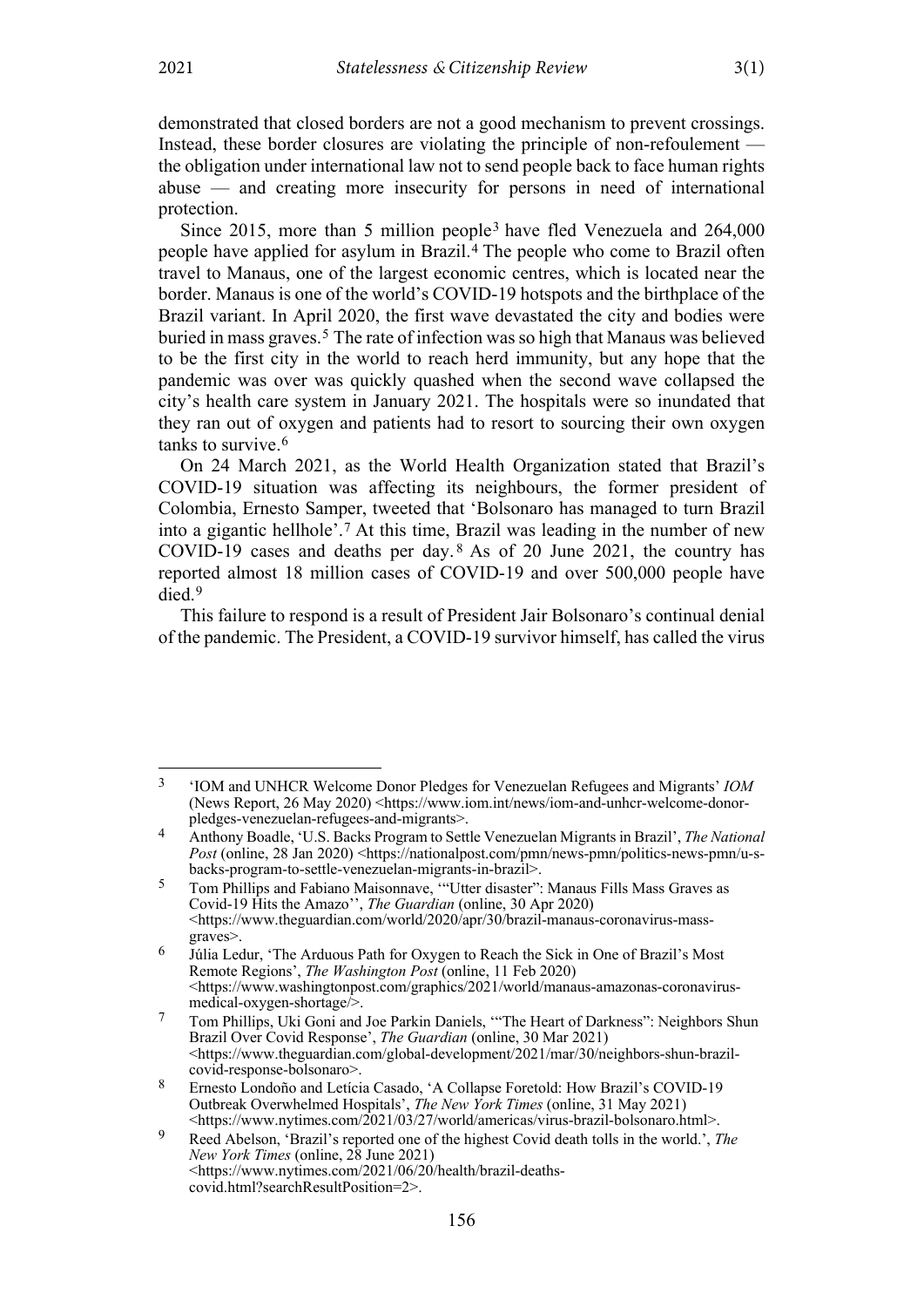a 'measly cold'[10](#page-2-1) and said masks are 'for fairies', a common homophobic slur[.11](#page-2-2) Downplaying the severity of the pandemic, the openly homophobic president has also called on Brazilians to stop being a 'country of sissies', using the Portuguese homophobic slur '*maricas*'.[12](#page-2-3) Under previous leadership, Brazil gained global praise for their handling of health crises including AIDS and the Zika virus, but the Bolsonaro Government's lack of response has harmed the country's ability to cope.[13](#page-2-4)

From March to April 2021, our research team surveyed 19 Venezuelan LGBTQI+ asylum seekers and undocumented migrants in Manaus and Brasilia. These are Venezuelan citizens who have crossed the border to Brazil in the last two years. Sixteen of the respondents are asylum seekers and three are undocumented migrants who do not have any status in the country, as the asylum process has been halted during the COVID-19 pandemic and the border is technically closed. Our preliminary research indicates that, during the pandemic, they are: 1) unable to meet their basic needs due to a lack of livelihood, 2) struggling with increased mental health issues and 3) uncertain about their legal status. Our respondents described the Brazilian Government's COVID-19 response as inadequate with several respondents being reluctant to criticise the Government. In addition, our conversations with three trans women who crossed the border during the second wave of the pandemic gave us insight into the challenges undocumented migrants face in crossing borders during a pandemic. Ultimately, we argue that the lives of Venezuelan LGBTQI+ asylum seekers and undocumented migrants in Brazil have been made particularly vulnerable due to 'politically produced precarity' in a situation of 'overlapping precarity' during the pandemic.[14](#page-2-5)

### <span id="page-2-7"></span><span id="page-2-0"></span> $\mathbf{H}$ LACK OF LIVELIHOOD, MOUNTING MENTAL HEALTH ISSUES AND UNCERTAIN STATUS

In March 2020, quarantine measures banned the informal income sources of LGBTQI+ asylum seekers, such as sex work or selling items on the streets.<sup>[15](#page-2-6)</sup> Of the 19 asylum seekers and undocumented migrants interviewed, 15 reported that COVID-19 has made their livelihood unsafe, caused them to risk their lives to make a living or has eliminated their income. As a young bisexual male asylum seeker shared: 'Because of the restrictions, I can't get out of my house to work'.

<span id="page-2-1"></span><sup>10</sup> Ernesto Londoño, Manuela Andreoni and Letícia Casado, 'Bolsonaro, Isolated and Defiant, Dismisses Coronavirus Threat to Brazil', *The New York Times* (online, 18 June 2020) [<https://www.nytimes.com/2020/04/01/world/americas/brazil-bolsonaro-coronavirus.html>](https://www.nytimes.com/2020/04/01/world/americas/brazil-bolsonaro-coronavirus.html).

<span id="page-2-2"></span><sup>11</sup> Tom Phillips, 'Brazil: Bolsonaro Reportedly Uses Homophobic Slur to Mock Masks', *The Guardian* (online, 8 Jul 2020) [<https://www.theguardian.com/world/2020/jul/08/bolsonaro](https://www.theguardian.com/world/2020/jul/08/bolsonaro-masks-slur-brazil-coronavirus)[masks-slur-brazil-coronavirus>](https://www.theguardian.com/world/2020/jul/08/bolsonaro-masks-slur-brazil-coronavirus).

<span id="page-2-3"></span><sup>12</sup> Tom Phillips, 'Brazil's Fearful LGBT Community Prepares for a "Proud Homophobe"', *The Guardian* (online, 27 Oct 2018) <https://www.theguardian.com/world/2018/oct/27/dispatchsao-paulo-jair-bolsonaro-victory-lgbt-community-fear>; Antonia Noori Farzan and Miriam Berger, 'Bolsonaro Says Brazilians Must Not Be Sissies About Coronavirus, as "All of us are Going to Die One Day"', *The Washington Post* (online, 12 Nov 2020) [<https://www.washingtonpost.com/world/2020/11/11/bolsonaro-coronavirus-brazil](https://www.washingtonpost.com/world/2020/11/11/bolsonaro-coronavirus-brazil-quotes/)[quotes/>](https://www.washingtonpost.com/world/2020/11/11/bolsonaro-coronavirus-brazil-quotes/).

<span id="page-2-5"></span><span id="page-2-4"></span> $\frac{13}{14}$  Londoño and Casado (n 8).

<sup>14</sup> Elena Fiddian-Qasmiyeh, 'Responding to Precarity: Beddawi Camp in the Era of COVID-19' (2020) 49(4) *Journal of Palestine Studies* 27, 28.

<span id="page-2-6"></span><sup>15</sup> ibid 8. Whilst the measures themselves did not specifically target LGBT asylum seekers, the measures that were enacted banned specific types of labour which impacted the labour typically performed by LGBT asylum seekers.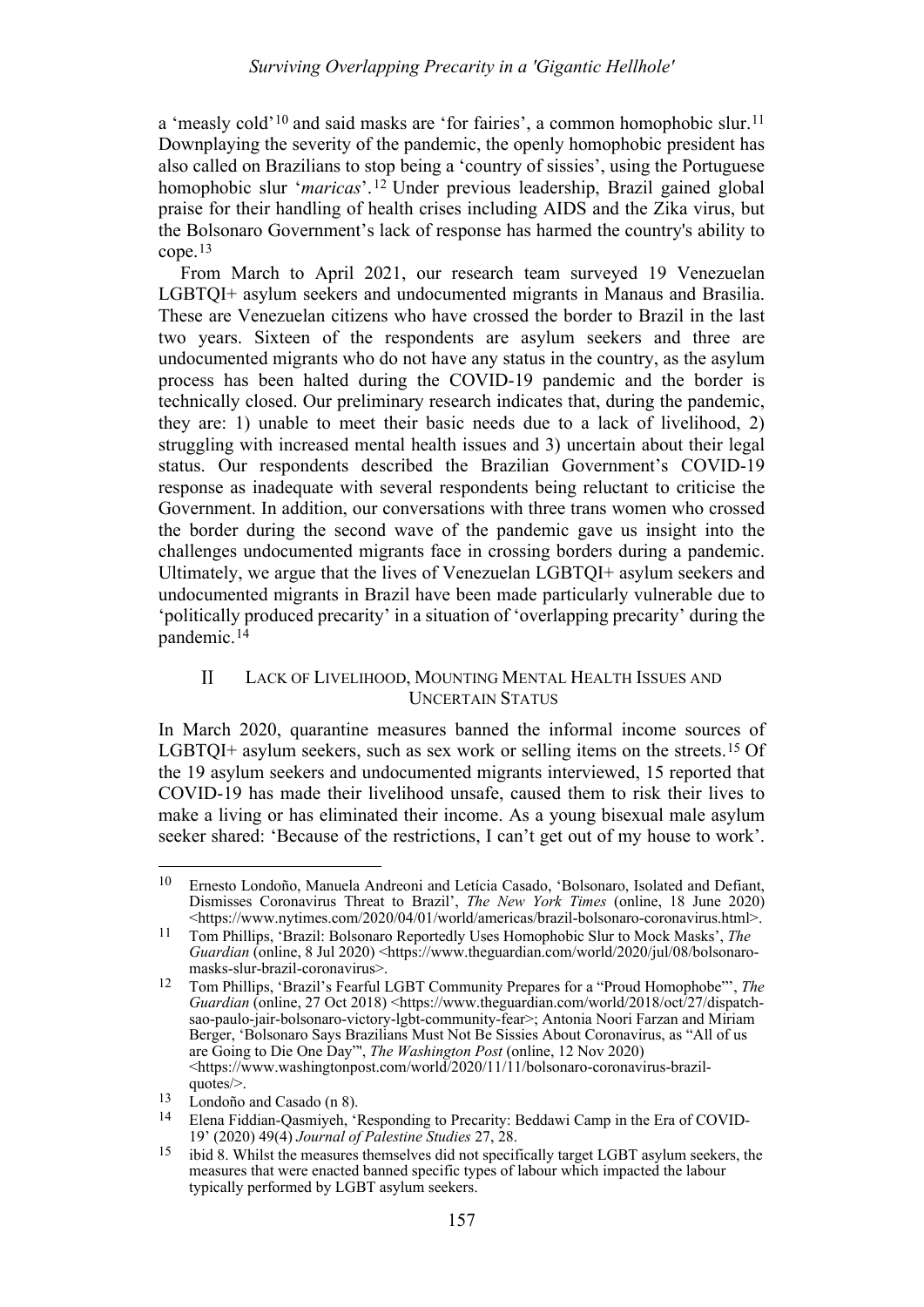A consequence of the inability to work is a lack of funds to meet their basic needs. Citing a lack of work and increased food prices, 14 respondents said they did not have enough food to eat every day.

<span id="page-3-3"></span>On 7 April 2020, the Brazilian Government created an emergency benefit of BRL600 (USD120) for unemployed people, self-employed people with low income, informal workers and impoverished families for a period of three months. Recently, the benefit was extended but reduced to BRL150 (USD27).[16](#page-3-0) Only four of the respondents said that they received it. Several said that they did not have the correct documentation or did not understand how to obtain it. Three respondents could not apply for the benefit because they are undocumented.

When asked '[b]efore COVID-19, how often did you suffer from struggles with anxiety, lack of sleep, and/or depression?', the majority of respondents answered '[n]ever' and no one reported '[d]aily' (see Table 1). However, when asked about mental health during the pandemic, the numbers increased, with six respondents noting they suffer mental health issues on a daily basis. A gay male asylum seeker in his 50s shared: 'I was depressed and the willingness to make a living went down because of all of the negative things that I saw around me all the time.' His response sheds light on the overlapping precarity that he, and others in similar situations, are facing and how his poor mental health and the lack of jobs combined with the general low morale of the pandemic-stricken world has made his daily life increasingly difficult.

| Frequency of mental health | Before COVID-19 | During COVID-19 |
|----------------------------|-----------------|-----------------|
| stressors                  | $(n=19)$        | $(n=19)$        |
| Never                      | 12              |                 |
| Yearly                     |                 |                 |
| Monthly                    |                 |                 |
| Weekly                     |                 |                 |
| Daily                      |                 |                 |

Table 1: The frequency of mental health stressors cited by asylum seekers and undocumented migrants:

Lastly, with the asylum process halted in Brazil, many unprocessed asylum seekers and displaced peoples have become undocumented migrants.[17](#page-3-1) An asylum seeker's status is only valid for one year, after which extensions are required. These extensions are obtained through the Brazilian Federal Police, whose services are unavailable during the pandemic.<sup>[18](#page-3-2)</sup> Only applicants who understand Portuguese can access the Federal Police's website to learn how to legally remain in Brazil until September 2021. This information is not clearly communicated to many asylum seekers, including those who were interviewed. They discussed the confusion with their documentation and status, and are actively avoiding the police because of their expired documents.

<span id="page-3-0"></span><sup>16</sup> Patricia Martuscelli, 'How are Refugees Affected by Brazilian Responses to COVID-19?' (2020) 54(5) *Brazilian Journal of Public Administration* 1446, 1453 ('Refugees Affected'); Ana Ferraz 'Covid Emergency Aid to be Extended for Two Months' *The Brazilian Report* (online, 8 June 2021) [<https://brazilian.report/liveblog/2021/06/08/covid-emergency-aid](https://brazilian.report/liveblog/2021/06/08/covid-emergency-aid-extended-two-months/)[extended-two-months/>](https://brazilian.report/liveblog/2021/06/08/covid-emergency-aid-extended-two-months/).

<span id="page-3-1"></span><sup>17</sup> Patricia Martuscelli, 'How Are Forcibly Displaced People Affected by the COVID-19 Pandemic Outbreak? Evidence from Brazil' [2021] *American Behavioural Scientist* 1, 6, 13.

<span id="page-3-2"></span><sup>18</sup> Interview with Emilio Felix (Tyler Valiquette, Zoom, 5 March 2021).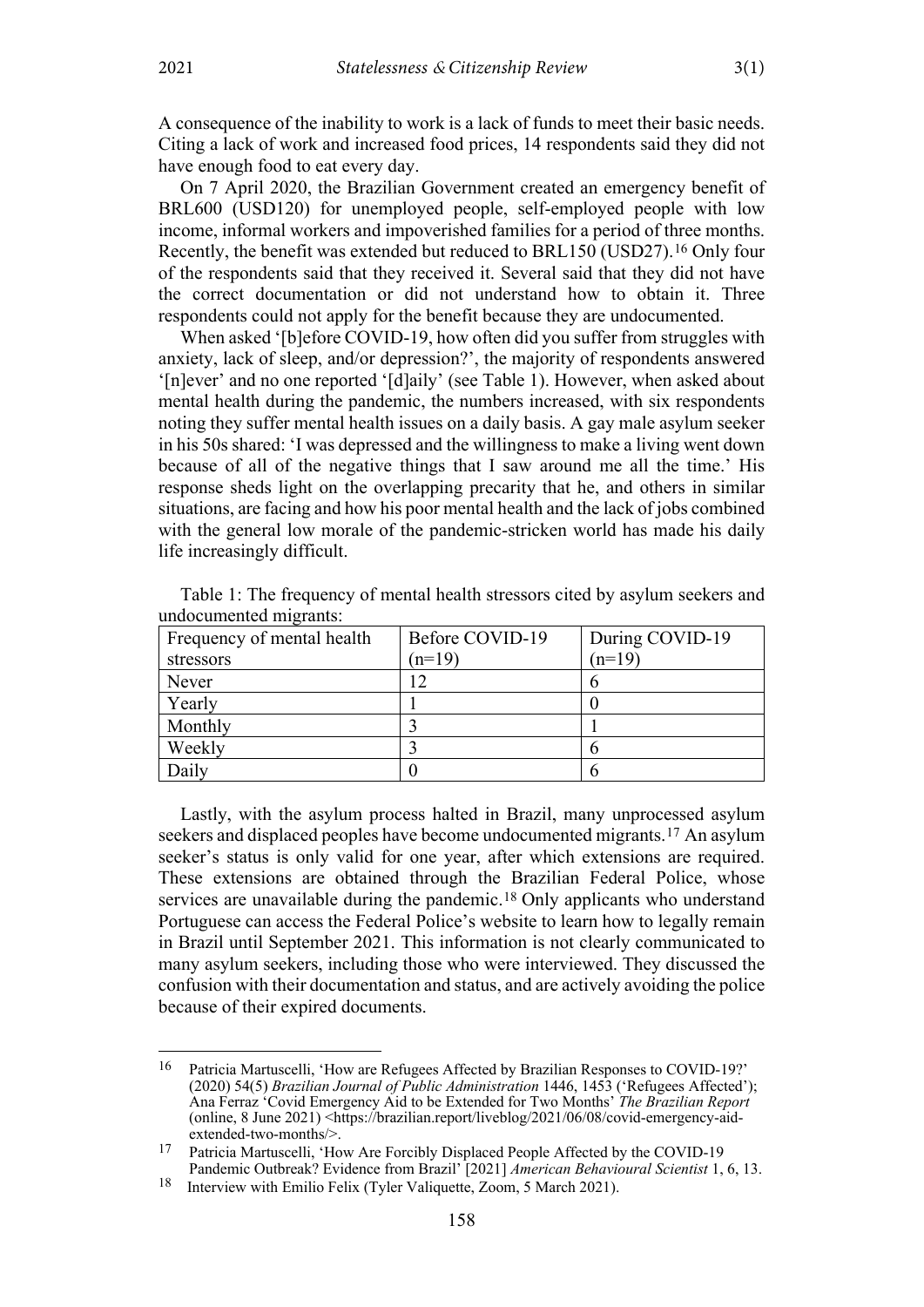### <span id="page-4-2"></span><span id="page-4-0"></span> $III$ UNDOCUMENTED MIGRANTS, TROCHAS AND PRECARIOUS BELONGING

Before the pandemic, migrants and forcibly displaced Venezuelans were already known to take irregular routes into Brazil. According to a December 2020 Situation Report by the Organization of American States (OAS), there are an estimated 500–700 Venezuelans leaving the country each day through *trochas* (irregular paths) or dangerous sea routes. [19](#page-4-3) These paths often leave them vulnerable to traffickers, smugglers or armed groups. [20](#page-4-4) With closed borders, Venezuelan migrants have reported that their migratory routes are more dangerous.[21](#page-4-5)

Our surveys with three young trans women who crossed the Brazilian border irregularly in early 2021 have revealed that the situation in Venezuela was so dire that they were forced to flee amid a pandemic. They came through a *trocha* and hitchhiked and walked their way to Manaus. Since they are undocumented, they do not qualify for the Government's emergency benefit. They arrived at Casa Miga, the only LGBTQI+ refugee shelter in Latin America. But due to some conflicts, the women were asked to leave Casa Miga in April 2021. Thus, despite finding a shelter that is meant to be a safe space, the situation of overlapping precarity pushed these trans women to rule breaking, which led them to be forcibly displaced once again.

### <span id="page-4-1"></span>IV RECOMMENDATIONS FROM LGBTQI+ ASYLUM SEEKERS AND UNDOCUMENTED MIGRANTS

The majority of respondents believed the Brazilian Government's approach was inadequate, very inadequate, or completely inadequate (see Table 2). The following section highlights the respondents' suggestions for improving the lives of refugees and asylum seekers during the pandemic.

| Response              | Number of Respondents $(n=19)$ |  |  |
|-----------------------|--------------------------------|--|--|
| Completely inadequate |                                |  |  |
| Very Inadequate       |                                |  |  |
| Inadequate            |                                |  |  |
| Adequate              |                                |  |  |
| Perfectly adequate    |                                |  |  |
| Prefer Not to Answer  |                                |  |  |

Table 2: How would you rate the Brazilian Government response to the pandemic?

<span id="page-4-3"></span><sup>19</sup> 'Situation Report December 2020: Venezuelan Migration and Refugee Crisis', *Organization of American States* (Report December 2020) 2 <https://reliefweb.int/sites/reliefweb.int/files/resources/OAS\_Dic20-crisis-of-Venezuelanmigrants-and-refugees-situation-report.pdf> ('Organization of American States').

<span id="page-4-4"></span><sup>20</sup> ibid 3; Marta Martinez, 'Women Fleeing Venezuela are Being Targeted for Abuse Amid Pandemic Border Closures', CNN (online, 22 Nov 2020) <http://www.cnn.com/2020/11/22/americas/colombia-venezuela-border-womenintl/index.html?fbclid=IwAR02xpjom\_Yfxnq9XSEaZXpeUaeox-FX1yYGZyFGaVNDHeSfdPaQTV\_sfEY>.

<span id="page-4-5"></span><sup>21</sup> John Costa do Santos and Thiago Riberio Costa, 'Gender and COVID-19 in the Context of the Refugee and Migrant Population in the City of Manaus–Amazonas (Gênero e Covid-19 no Contexto da População de Refugiados e Migrantes na Cidade de Manaus–Amazonas)' (2020) 11(4) *Mundo Amazónico* 62, 65; Manuel Rueda, 'Venezuelans Brave "Brutal" Migrant Route Made Tougher by Pandemic', *BBC* (online, 7 Oct 2020) <https://www.bbc.com/news/world-latin-america-54418542>; Martinez (n [20\)](#page-4-2).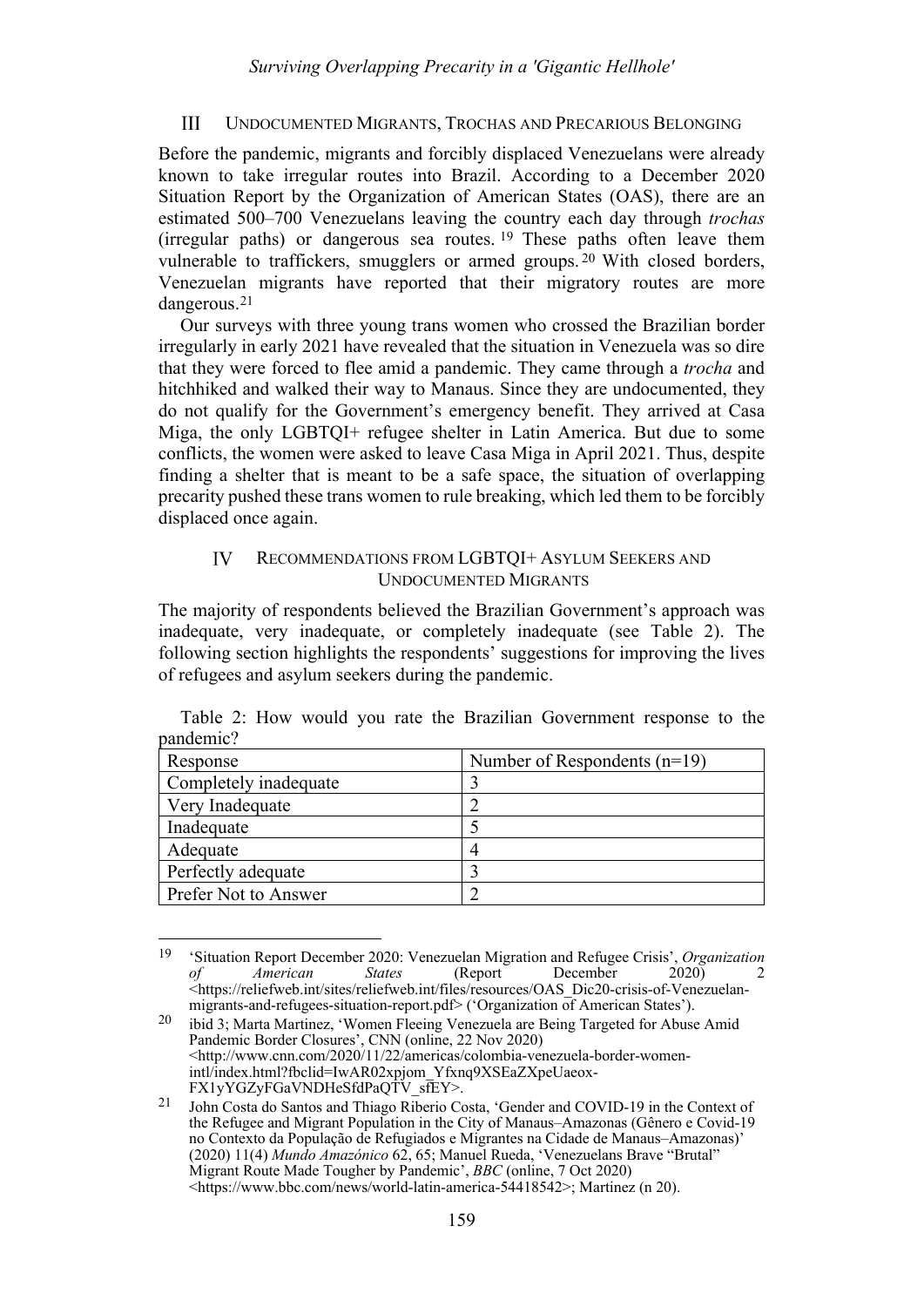# <span id="page-5-0"></span>A *Better Supporting Refugees During the Pandemic: What Can the Humanitarian Sector and the Government Do to Improve their Responses?*

Direct recommendations from those populations most impacted by the pandemic are valuable insights. We asked respondents for their perspectives on how organisations and the Government can better support refugees and asylum seeker populations during the pandemic. The responses can be categorised around: 1) improved protections through the documentation process, 2) access to food and shelter and 3) access to health facilities. Most agreed that documentation could be faster and that there could be more shelters in the border states. Additionally, the respondents were concerned about the lack of public health measures and educational campaigns about preventing the spread of the virus, as well as inadequate access to COVID-19 testing and hygiene products.[22](#page-5-3)

On improving the Government's response, participants requested 1) increased protections through documentation, 2) access to skill and language training, 3) increased livelihood opportunities and 4) greater access to healthcare. A gay asylum seeker in his 20s or 30s stated that the Government needs to 'offer training and Portuguese courses'.

## <span id="page-5-1"></span>B *Lessons for the Future: Access to Documentation and Healthcare*

Refugees in Brazil have access to different rights according to specific Brazilian legislation. Asylum law (*Law No 9,474*) guarantees the right to documentation to refugees.[23](#page-5-4) Migration law (*Law No 13,455*) repudiates and prevents xenophobia, racism and any type of discrimination. [24](#page-5-5) Article 4 of migration law (*Law No 13,455*) guarantees all immigrants access to public services, health services and social assistance with no discrimination based on nationality and migratory status.[25](#page-5-6) Overall, the pandemic has restrained the services of the Federal Police, causing significant harm and confusion to the asylum seekers and undocumented migrants.<sup>[26](#page-5-7)</sup>

Additionally, with closed pandemic borders, the Venezuelans that arrive in Brazil using *trochas* are undocumented. Without status, undocumented Venezuelans are forced into precarious labour and are more insecure. It is recommended that in addition to opening the border, new assistance facilities are introduced in border states where Venezuelan migrants are arriving through *trochas* so that they are able to become documented.<sup>[27](#page-5-8)</sup>

#### <span id="page-5-2"></span> $\overline{V}$ THE LINK BETWEEN BEING UNDOCUMENTED AND STATELESSNESS

Related to the aforementioned section, we consider the possibility that being undocumented leads to statelessness. Statelessness is a unique phenomenon or process in which an individual never obtained or lost their citizenship and does not have a means of recourse to reinstate their citizenship.[28](#page-5-9) Statelessness often

<span id="page-5-3"></span><sup>22</sup> Interview with Emilio Felix, Manager, Casa Miga (Tyler Valiquette, Zoom, 5 March 2021).

<span id="page-5-4"></span><sup>23</sup> *Law No 9,474 1997* (Brazil) art 6 (Asylum law).

<span id="page-5-5"></span><sup>24</sup> *Law No 13,445 2017* (Brazil) art 3(II) (Migration law).<br>25 ibid art 4(MIII)

<span id="page-5-6"></span> $\frac{25}{26}$  ibid art 4(VIII).

<span id="page-5-7"></span> $\frac{26}{27}$  Refugees Affected (n [16\)](#page-3-3) 1452.<br>27 Organization of American State

<span id="page-5-9"></span><span id="page-5-8"></span><sup>&</sup>lt;sup>27</sup> Organization of American States (n 19) 5.<br>
<sup>28</sup> What is Statelessness<sup>2</sup>, *LNUCR* (Web B)

<sup>&</sup>lt;sup>28</sup> 'What is Statelessness?', *UNHCR* (Web Page) <https://www.unhcr.org/ibelong/wpcontent/uploads/UNHCR-Statelessness-2pager-ENG.pdf>.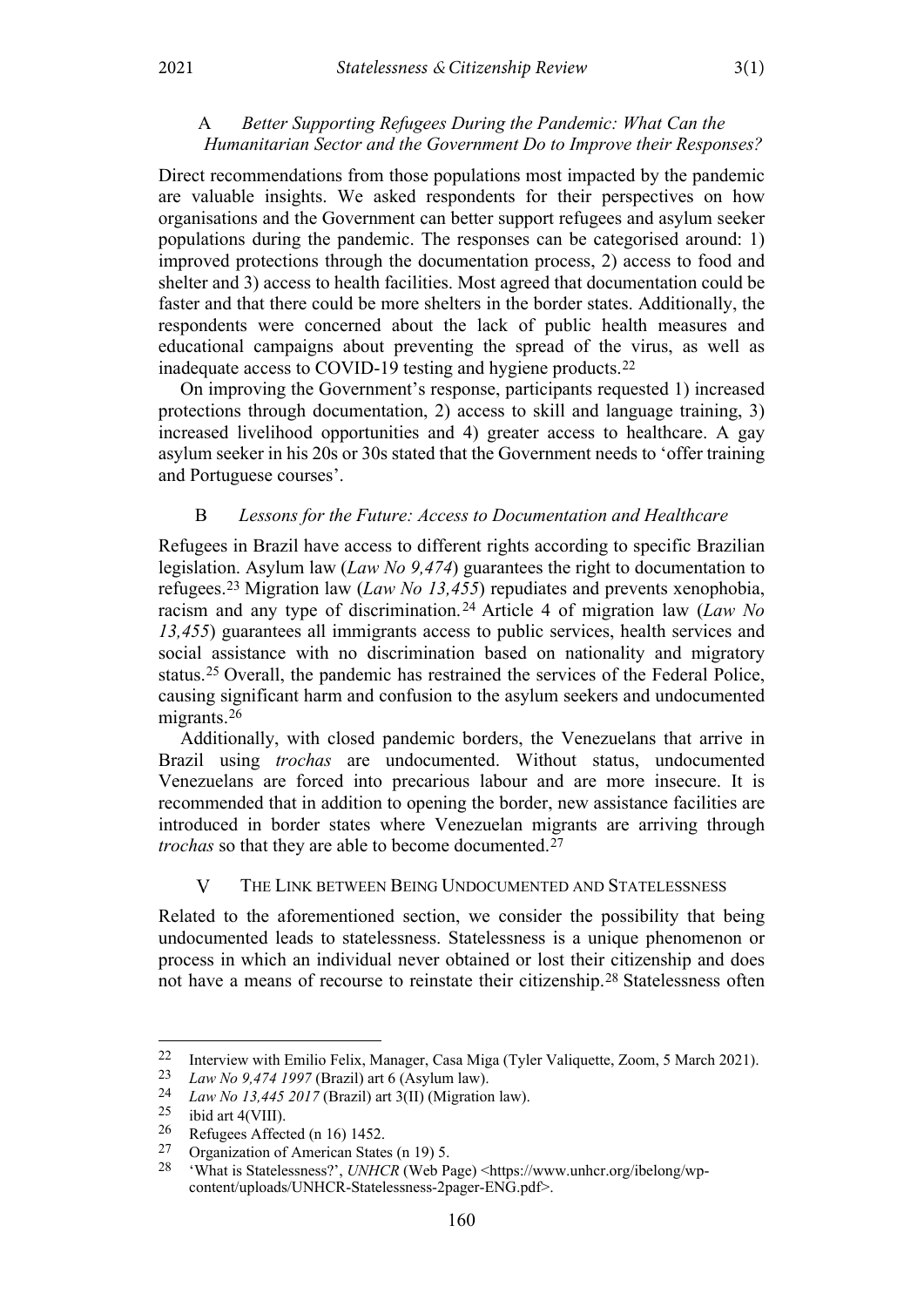stems from discrimination based in law or is a product of state succession. [29](#page-6-1) Statelessness is categorically different from being undocumented.[30](#page-6-2) However, the UNHCR #IBelong campaign further details that being undocumented, for instance, by virtue of no longer having access to one's birth certificate, or through circumstances of displacement, raises the risk of statelessness.[31](#page-6-3)

Indeed, this was already the position of some children born to Venezuelan refugees in Colombia.[32](#page-6-4) Since producing birth certificates is often challenged by substantial bureaucratic hurdles when in displacement, the children of Venezuelan refugees can sometimes obtain *neither* Colombian identity documentation *nor*  Venezuelan identity documentation. [33](#page-6-5) This may leave them in a situation of statelessness. With so many Venezuelan asylum seekers in Brazil, in a protracted crisis amid the COVID-19 pandemic, we predict that similar hurdles may produce similar challenges in this country.

Promisingly, Brazil is one of the few countries with a Statelessness Determination Procedure ('SDP'), established as a part of its 2017 New Immigration Law.[34](#page-6-6) Indeed, famous stateless activist Maha Mamo recently gained Brazilian citizenship after she was formally recognised as stateless under this new SDP.[35](#page-6-7) We expect that the possibility of statelessness may increase due to the uncertainty of status and increased immobility that many Venezuelan refugees face during the pandemic in Brazil. However, a functioning SDP at least offers a channel of remedy in case they find themselves in need of status determination.

#### VI **CONCLUSION**

<span id="page-6-0"></span>Our research has found that the circumstances during the COVID-19 pandemic in Brazil, greatly aggravated by a poor public policy response, has made Venezuelan LGBTQI+ asylum seekers and undocumented migrants especially vulnerable. The elimination of their livelihoods, uncertainty around their legal status, and the discrimination and violence they face highlight the dangers of 'politically produced precarity' and 'overlapping precarity'.[36](#page-6-8) Furthermore, there is a raised risk of statelessness. Since producing documentation becomes difficult in displacement, which has been compounded by the stagnation of bureaucratic processes during the COVID-19 pandemic, we also point to this real possibility of statelessness that deserves further exploration.

Ultimately, there needs to be better coordination between the Brazilian and international and local organisations working with asylum seekers and undocumented migrants. Reports indicate that if borders re-open in 2021, an additional 1.6 million Venezuelans will leave the country.[37](#page-6-9) This exodus will add

<span id="page-6-1"></span> $\begin{matrix} 29 \\ 30 \\ \end{matrix}$  ibid.

<span id="page-6-2"></span> $\frac{30}{31}$  ibid.

<span id="page-6-4"></span><span id="page-6-3"></span> $\frac{31}{32}$  ibid.

<sup>32</sup> Sergio Held, 'Venezuelan Crisis: Stateless Children Facing Limbo in Colombia', *Al Jazeera*  (online, 21 Aug 2019) <https://www.aljazeera.com/economy/2019/8/21/venezuelan-crisisstateless-children-facing-limbo-in-colombia>.

<span id="page-6-5"></span> $\frac{33}{34}$  ibid.

<span id="page-6-7"></span><span id="page-6-6"></span><sup>34</sup> *Law No 13,445 2017* (Brazil) art 26 (Migration law).

<sup>35</sup> Tim Gaynor, 'Brazil Makes Dream of Belonging Come True for Stateless Activist', *unhcr.org* (News Report, 4 October 2018) <https://www.unhcr.org/news/latest/2018/10/5bb6394a4/brazil-makes-dream-belongingtrue-stateless-activist.html>.

<span id="page-6-9"></span><span id="page-6-8"></span><sup>36</sup> Fiddian-Qasmiyeh ([n 14\)](#page-2-7) 28. 37 Organization of American States (n 19) 4.